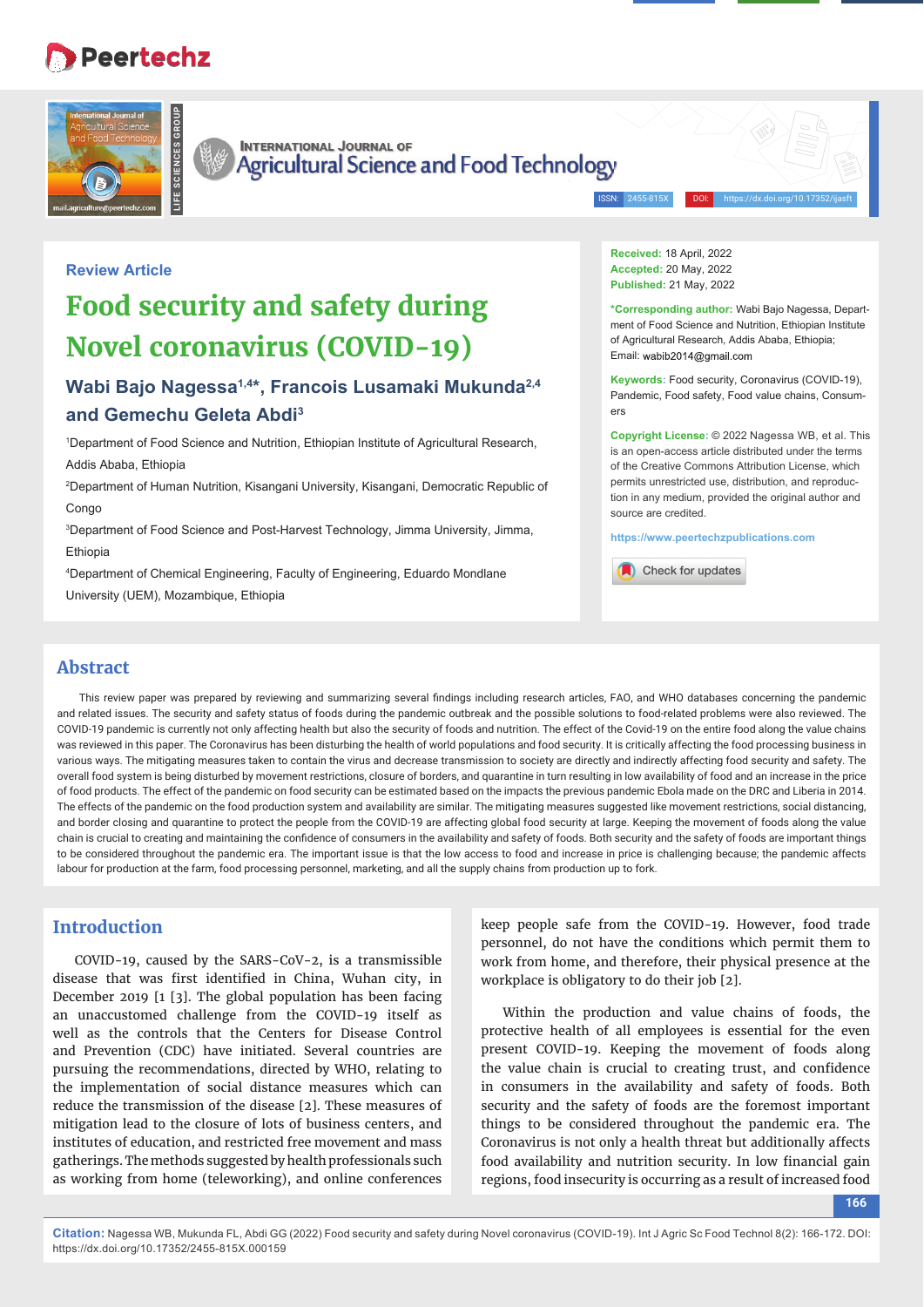convenience. In addition, the worth and market price chain is being affected. Many people were already experiencing hunger and nutrient deficiency disease even before the virus outbreak. The collective impacts of Coronavirus and the consequences of the mitigation measures, and international economic decline may weaken the functioning of food systems [4]. Food safety on the other hand must be considered to control viral transmission between farmers, retailers, and customers [5]. It is essential [2], that the food trade approved the compliance measures to safeguard employees in Food industries to prevent the disease, stop transmission, and ensure sanitation practices and food hygiene. Food industry personnel should grasp and follow smart hygienic practices as explicit in the Codex Alimentarius Commission [6] to safeguard the customers from the coronavirus unwellness. There is a gap in information on the issues of food availability and food safety during the COVID-19 era. The scientific report on this current issue about food security and safety is important to be reviewed and summarized to give the scientific communities and concerned bodies updated information. Therefore, this review article aims to review the status of food security and safety and the way they are affected throughout the corona virus pandemic period.

#### **Food security in pandemic period**

Food security exists once all individuals, in any respect times, have access to ample, safe, and nutritious food that can meet individual's dietary requirements [7]. The food security problem is not new and lots of individuals around the globe already featured this issue. The world's food security conditions, as illustrated by the FAO, in 2018 over 820 million individuals suffered from hunger and deficiency diseases [8] (Figure 1).

The four required components for food security were outlined by FAO [10] as 1) Availability of food within the offer aspect. 2) Food accessibility to consumers from the demand aspect, 3) Utilization by consumers.  $\angle$ ) Stability of availability, accessibility, and utilization over time.

The Coronavirus is increasingly threatening food systems by affecting the supply of foods and demand and through a



'reduction in consumers' purchasing capacity, and the capacity to cultivate crops and distribute them, which might have a serious effect on vulnerable and low-income societies.

The risk for worldwide food supply and costs can depend on how long the outbreak persists and the severity of containment measures required [11]. Food security, throughout the pandemic novel coronavirus, is turning into a significant issue and threatening the lives of many low-income or poor societies. It is disturbing the food systems including production, shipping, food processing, and different vital products, delaying the delivery times and lowering the availability of even the most basic food items.

It was illustrated by the FAO that it could be difficult to predict the impact of coronavirus on the food system. The experience of the previous pandemic Ebola virus in 2014 or the food costs crises of 2008 indicated its effects on food security could be estimated. The limitation on social movement and the virus containment efforts to avert disease impacted food supply and access throughout the Ebola outbreak. The Food and Agriculture organization has been focusing on four main activities including raising a world information facility, balancing incomes and food availability, making certain sustainability of the vital chains of foods supply for the foremost exposed populations, and securing certain individuals along chains of food systems that do not seem to be in danger of COVID-19 transmission while meeting new needs from the consequences of the virus, specifically involving latent impacts of the virus and associated containment attempts food security and livelihoods in vulnerable situations and where the population is already affected by the food crisis [12].

The Coronavirus disease is already directly affecting food security which includes food availability, accessibility, and utilization in food systems through its effects on the supply and demand of food. Its indirect impacts can be manifested through decreasing the consumer's purchase capacity, the power to produce and distribute food, and also care task intensification, all of which can have differentiated impacts and would powerfully have an effect on the poor and people at risk. Throughout the outbreak of the Ebola virus, its impact on Liberian agriculture was determined directly effecting the productive force through the disease or death, shortly or permanently limiting the agricultural labor force and thereby disturbing crop cultivation and collection from the farm. The agricultural labor force participation was fallen indirectly because of mitigating measures like travel restrictions, and quarantines, to prevent the dissemination of the virus especially due to the accumulated concern of the congregation in team works. The limited availability of the labor force, particularly for pre-planting preparation, reduced farmland expected for the cultivation of rice and doubtlessly lower yields [13]. The pandemic covid-19 mitigating measures like travel restrictions, closing meat production firms for safety purposes and quarantine is additionally touching the production system and food availability similarly.

According to the results of a survey conducted by the Techno-Serve programs by interviewing seventy-five

**167**

**Citation:** Nagessa WB, Mukunda FL, Abdi GG (2022) Food security and safety during Novel coronavirus (COVID-19). Int J Agric Sc Food Technol 8(2): 166-172. DOI: https://dx.doi.org/10.17352/2455-815X.000159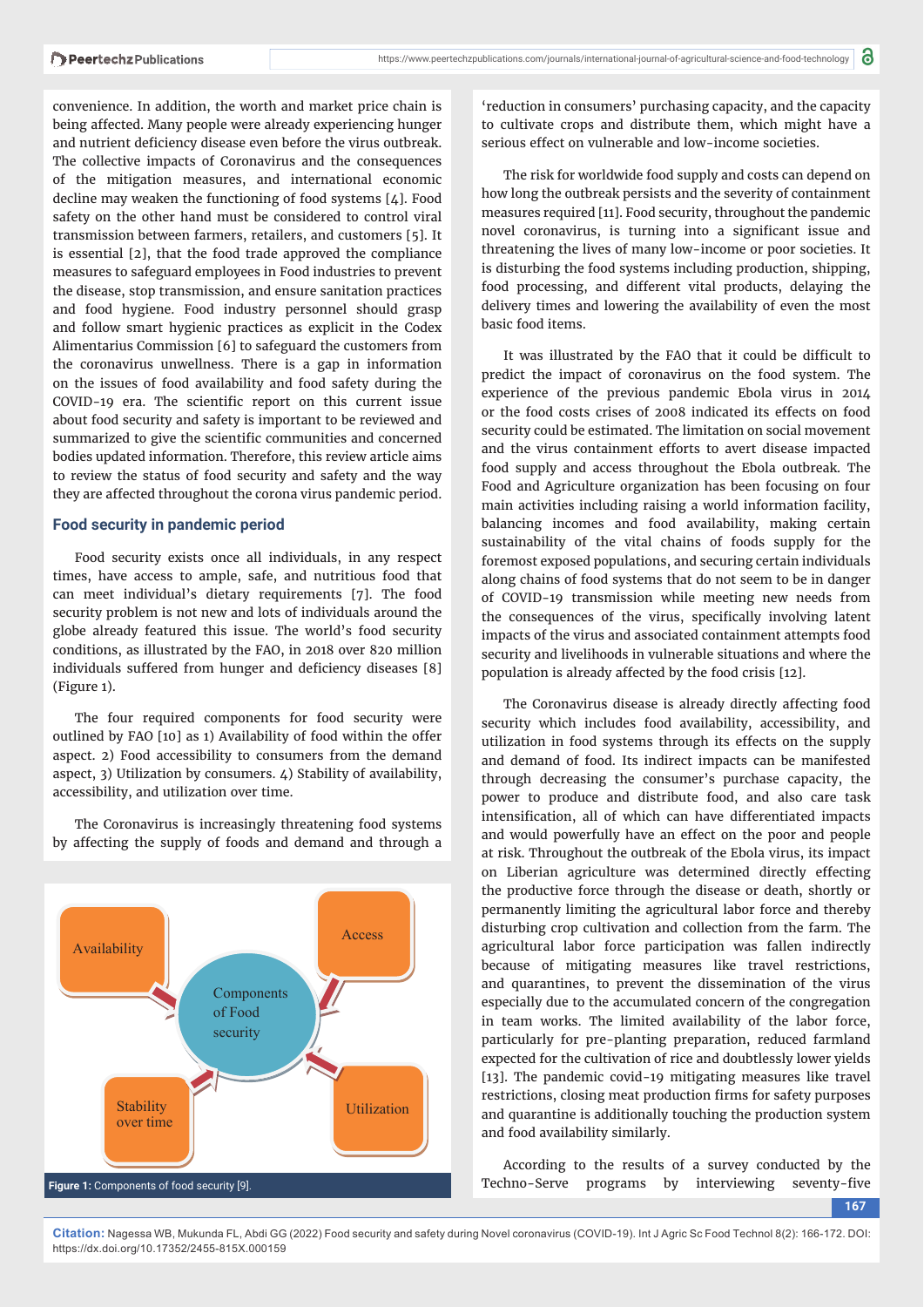corporations in Benin, Ethiopia, Kenya, Nigeria, Malawi, Tanzania, and Zambia, most of the companies face sales declines and disruptions to their supply chains (Figure 2). The decline in the sale is a result of the reduced client purchasing capacity, closure of various institutions like schools, and limitation of logistics for the rural customers to travel to cities to purchase products for sale. It was observed that there is the highest (40%) and lowest (1%) decline in sales of food products recorded in Kenya, and Benin & Malawi respectively. It was further stated that the primary product like flours, edible oils, dairy, and others (therapeutic foods, snacks &, etc) showed a 47%, 23%, 16%, and 14% decline in sales respectively [14] .

Many Africans are getting food unsecured as a result of this pandemic crisis. Food unavailability at the market and price increment are occurring throughout the lockdown. The United Nations suggested that it may be necessary to give more attention to the agricultural sector by declaring it an important sector that should not be interrupted by Coronavirus disease prevention measures to secure food systems and to make sure uninterrupted supplies and food security. It had also been suggested to focus on mostly acute regions and society, strengthening social protection systems and ensuring access to food and nutrition, especially for young children, pregnant women, lactating mothers, and older people [15]. Impacts of pandemic COVID-19 are affecting food systems in Ethiopia. For example, rural-urban supply chain holdup and shortage of agricultural products in urban areas are the consequences of the COVID-19 plague.

The supply chain interruptions were seen as milk collections from smallholders were hampered and in short supply for dairy processors in cities. The low supply of cereals, fruits, and vegetables was conjointly a giant challenge for urban consumers [16]. On the hand, for dairy processors, the COVID-19 affected the demand from the market. In response to the surveys conducted by TechnoServe business solutions to poverty, dairy processors in Ethiopia were replied as 'Demand from the service sector has decreased; dairy is a perishable product, and it is troublesome to manage stock once there is no market'. They may not also access pasteurized milk packaging material from my supplier because it is difficult to import materials during the pandemic period [14]. Similarly, in Mozambique, it had been foreseen by FAO that the conditions



of food security in 2019 worsened considerably, and the effects of the pandemic might play a vital role in extending the food insecurity problem in the coming years. It was illustrated by Food and Agriculture Organization that mitigating actions for food products are set, however, there may be concerns associated with the effects on food prices as a consequence of panic shopping, billboard, and potential disruptions to the flow of food supply along the value chains. About this, the capacity of oversight bodies has been strong to control market costs [4]. Provision of food materials started frightened and the price soared in the Mozambican market once South Africa closed the border. Figure 3 shows the results Global food security Index 2019 in nearly 113 countries where Ireland, Singapore, and the USA were the most effective acting countries while the lowest levels of food security are observed for Venezuela, Burundi, and Yemen.

The ways prompt to unravel the matter of food production are: supporting farmers to continue food security and safety like was selling of food, evaluating the impact of pandemic Coronavirus on foods production, supporting medium and enormous agribusiness, and lowering the risks of food insecurity problem due to global climate change by focusing on the areas at risk [3]. The food insecurity problems which aroused as a consequence of the lockdown itself can cause the consumers more vulnerable to the pandemic COVID-19. The potential of the consumers to get immune-boosting nutrients from food is decreased because of low purchasing capacity as well as inadequate availability of food. It was stated by the [18] that the role of nutrients in the boosting immune system is very important during a pandemic crisis like COVID-19.

Covid-19 directly or indirectly affects food security. Many countries in the world reacted in response to the food and nutrition security problems that occurred due to the pandemic. According to Gentilini et al., [19], many Countries had taken measures concerning social assistance aimed primarily at ensuring the food security of the population. Social assistance is the most widely used, followed by actions in the area of social insurance and supply-side labor market interventions. Within social assistance, cash transfer programs are the intervention most widely used by governments. About 58 countries have such programs in place, with 35 introducing new initiatives specifically to respond to COVID-19.

The role of informal workers in the food supply chain is huge and can directly affect the safety of foods. Informal urban food markets have been severely affected as a result of the pandemic. The social safety net coverage to informal workers can contribute to effectively reducing the effect of the pandemic in the Least Developing countries. A key metric that will illustrate the success or failure of the fight against COVID-19 in the LDCs will be the ability of governments and their partners to reach informal workers in the market value chain. Moreover, providing sustainable support for smallholder farmers and small-scale agriculture during the pandemic period is crucial to combat food insecurity [20].

The risk to food security recently does not exactly arise from disruptions along food supply chains, but rather from

**168**

**Citation:** Nagessa WB, Mukunda FL, Abdi GG (2022) Food security and safety during Novel coronavirus (COVID-19). Int J Agric Sc Food Technol 8(2): 166-172. DOI: https://dx.doi.org/10.17352/2455-815X.000159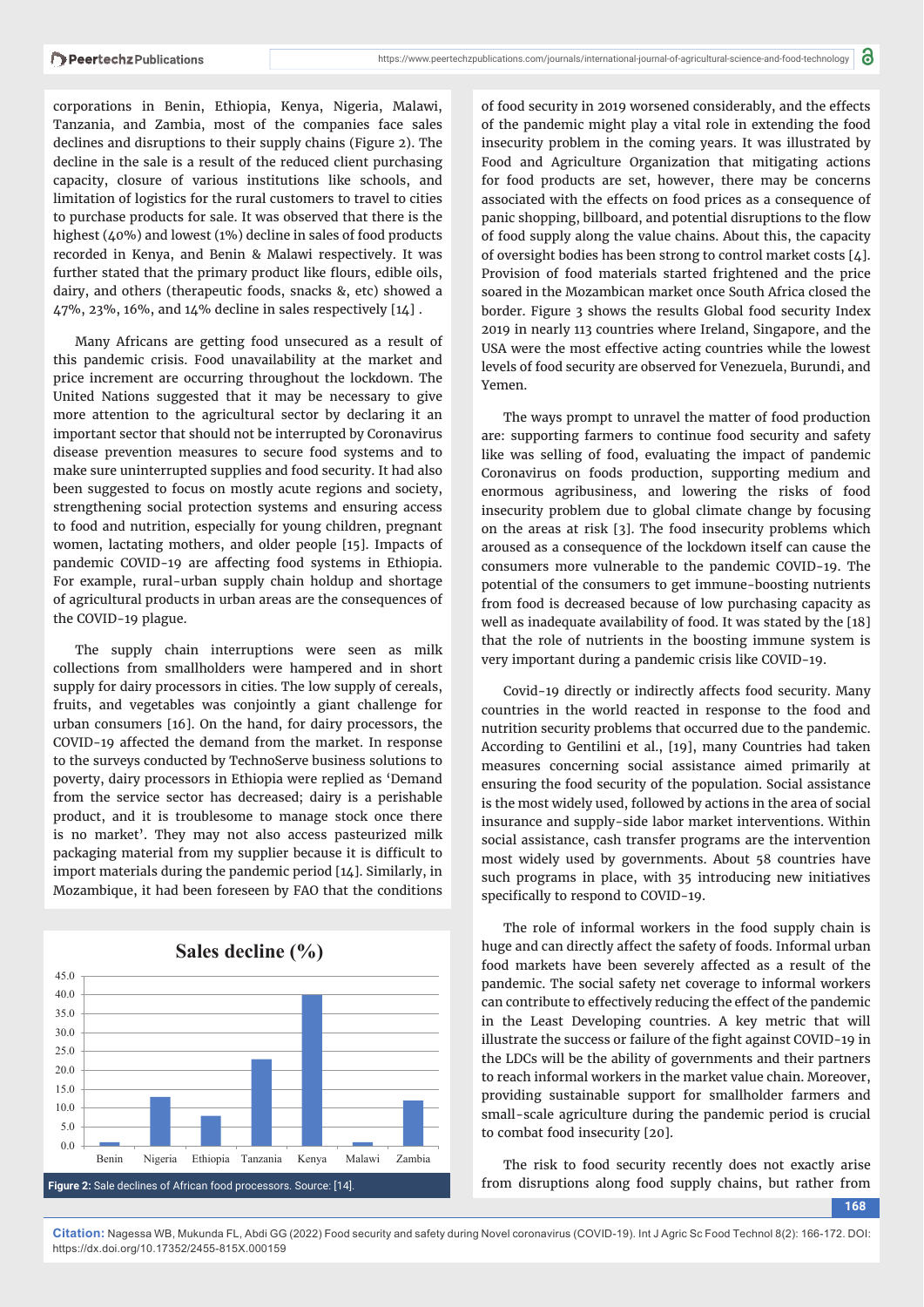

**Figure 3:** Food security status. Source: [17].

the negative effects of COVID-19 on jobs and livelihoods. In developing countries, social safety nets are not well developed and Covid-19 can lead to absolute poverty and hunger [21]. In response to the Covid-19 disruption, the World Food Program should double the assistance to the people in acute food insecurity.

The vulnerable groups like women, smallholder farmers, urban poor, children, and elders are at the highest risk during the outbreaks of pandemics. The government and donors should jointly work to reach these groups during emergency periods like disease outbreaks and conflicts. The social safety nets need to be maintained and expanded to safeguard food and nutrition security among these vulnerable groups and those experiencing the greatest income losses. The food system interventions are also important to be adapted to respect safety and hygiene standards and be flexible, avoiding earmarked funds since adaptability of interventions is essential to provide need-based aid. In-depth research and real-time data are critical to understanding how well the measures taken in response to Covid-19 are working. The data on disaggregated target groups is also crucial to inform policy decisions to ensure that assistance is equally provided to the target groups [22].

#### **Food safety in relation to COVID-19**

Food is crucial to sustaining the life of human beings however if deteriorated can lead to food-borne illness and deaths of consumers. Food safety is the proper handling, cooking, and preservation of food to guard consumers against foodborne illnesses. Food-borne illnesses, as stated by World

Health Organization, are food and waterborne related illnesses with or without showing symptoms. It includes any illness of an infectious or toxic nature caused by or thought to be caused by, the consumption of food or water [23].

The US Food and Drug Administrations and European Food Safety Authority (EFSA) is closely following the dissemination of the pandemic, which is affecting many countries around the world. According to FAO [24] report, previous outbreaks of related coronaviruses, mainly Middle East Respiratory Syndrome (MERS-CoV) Coronavirus and Severe Acute Respiratory Syndrome coronavirus (SARS-CoV), showed that food is not a route of transmission for these viruses. For the safety of food, WHO has also issued advice on good hygiene practices during food handling and processing or preparation, like washing hands, cooking meat thoroughly, and avoiding potential cross-contamination between cooked and uncooked foods. There is no evidence stating that consumers can contract Coronavirus from food or food packaging materials.

COVID-19 is a respiratory illness and its main routes of transmission are through contact among people and direct contact with respiratory droplets created when infected individuals cough. But this concern should not be undermined under the current rising situation of the disease. Coronaviruses do not survive and reproduce in food; they rather require a host organism [2]. However, there is a high probability of contamination of food contact surfaces, packaging materials, and equipment with the virus from infected food processors. 2019. Consumer's awareness of food safety.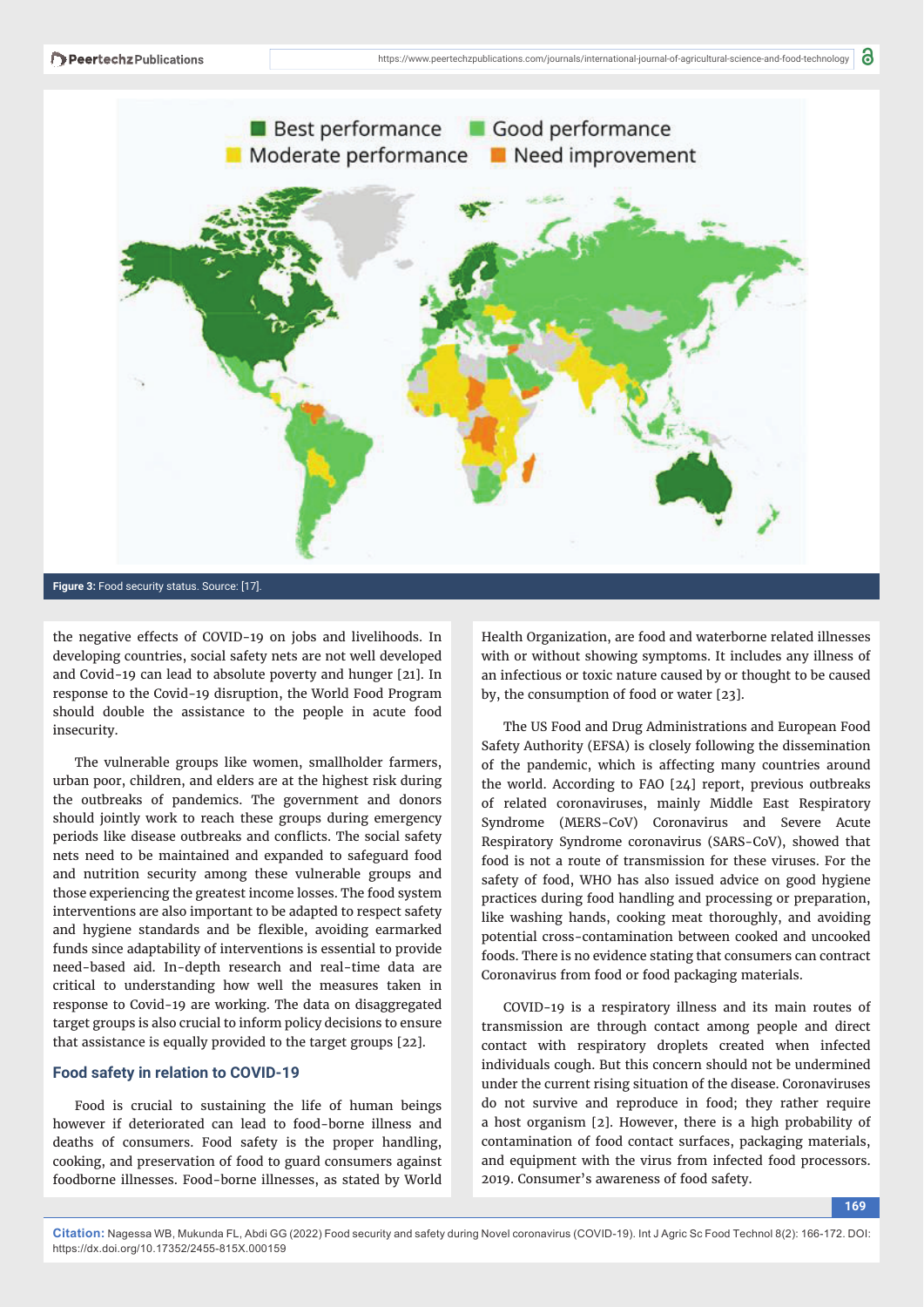Besides food security, the safety of food is always being undermined in the food supply systems; before the onset of COVID-19. Consumers are assuming the food that they consume is healthy and hygienically safe [25]. According to Huang [26], the outbreak of COVID-19 in the Wuhan live animal market and later on the second wave of COVID-19 outbreak in China that was closely related to contaminated salmon created concern in food safety.

The current research on the evaluation of survival of the viruses on different mediums conducted by Corman et al., [27] reported that the virus remains alive on plastic and stainless steel, copper, and cardboard for 72hours, four hours, and 24 hours respectively. The viability of the virus on food processing and packaging equipment should be considered in the real-life environment of the food industry to prevent the transmission virus from the food handlers to the equipment in turn not contaminating the consumers.

A previous study revealed that there is a strong positive relationship between livestock-processing plants and local community transmission of the virus. It was suggested that these plants may act as transmission vectors into the surrounding population and accelerate the spread of the covid-19 [28].

It was stated by Koopman that the potential transmission loop of SARS-CoV-2 spreading from humans to animals and back to humans is a serious concern [29]. The author also added that there is a growing consensus that both farmed and household animal species can be the host for SARS-CoV-2 variants. The research finds also illustrated that the COVID-19 infections have been reported among workers in slaughtered meat processing plants in different countries. For instance, four new COVID-19 infected cases were reported in August 2020, one of whom was a worker engaged in handling frozen food in Auckland, New Zealand. There were also positive cases reported in Qingdao, China, for two dockers handling imported frozen seafood.

The previous report by Perly [30] stated that to ensure the smoothness of food processing plant operations even during disease outbreaks, investment in technology in the food production systems such as automation, robotics system, and central palletized systems are needed to get ready for the next pandemic. The authors added that these technologies not only improve food safety and reduce food wastage but also minimize human food contact thereby ensuring a smooth operation during disease outbreaks. Food processing plants should abide by the good hygienic practices rules and the governance and policy for food processing and manufacturing could be revised if necessary.

The processing employees and staff were likely exposed unwittingly to COVID-19 through slaughtering and handling infected animals. Although food handlers and staffs are not the primary shoppers of the food being sold within the market, direct inhaling the infectious agent-containing atmosphere could cause them to get infected. Moreover, patients infected with the COVID-19 can shed the virus which may contaminate

the environment and food products. Food chains are struggling to maintain a stable food supply. Policymakers should assess the risk and gaps in supporting all areas of the food systems/ chains to guarantee the consumer's food demand is secured and its employees are safeguarded [31].

According to WHO [32] and Pal et al., [2], it was advised that manufacturers should follow good hygienic practices to help make sure that the consistent quality and safety of foods. It was also illustrated that the procurement of raw materials should be from known and reputable sources, and cooking should also be done thoroughly until a safe holding temperature is attained. The cooking utensils like cooking boards, refrigerator handles, and equipment should be cleaned and sanitized. The employees with some symptoms of illness must not come to work.

The food plants ought to have Food Safety Management Systems (FSMS) supported by the Hazard Analysis and Critical Control Point (HACCP). Food processing plants' FSMS are underpinned by prerequisite programs that embrace smart hygienic practices, cleanup and neatness, sectionalisation of processing areas, supplier controlling, employees' hygiene, and fitness to work. Codex Food Hygiene principles [6] set up a base for the application of vital hygiene controls at every level of the food processing and marketing chain to avoid contamination of foods. As general advice suggested by Unhale et al., [3], food processors should implement hygienic practices to ensure the safety of end-users/consumers. The raw material should be purchased from reputable sources, food should be thoroughly cooked and maintained at safe holding temperatures, food contact surfaces and equipment should be cleaned and sanitized, staff should be well trained on hygiene measures, and the employees showing signs of infectious illness should stay at home for 24 hours and reducing the number of staff in food processing division are among the ways to keep the food safe from contamination. To ensure the safety of foods during this pandemic period, the following safety measures play a crucial role (Figure  $\angle$ ).

### **Conclusions**

Pandemic Coronavirus is currently a serious world public health problem in many countries. It is directly or indirectly affecting food security as well as food safety, and threatening vulnerable societies. It is not solely a health crisis but also leads to social and economic problems. Its impacts on food systems are a bit difficult to estimate. The current study finding showed that the covid-19 can be transmitted through live animals and disseminated to healthy individuals which make the situation worst. However, the experience of the Ebola outbreak that occurred in West Africa in 2014 which disrupted food production systems, labor force, and land preparation could be a base to forecast the effect of a pandemic on food systems. Most food businesses are facing sales declines and disruptions to their supply chains during the lockdown due to the reduced purchasing capacity of customers. The assurance of the proper food transport along the food supply chain very crucial activity all food processing stakeholders need to contribute to keeping the distribution of food products to consumers. The joint role of government and non-government is very important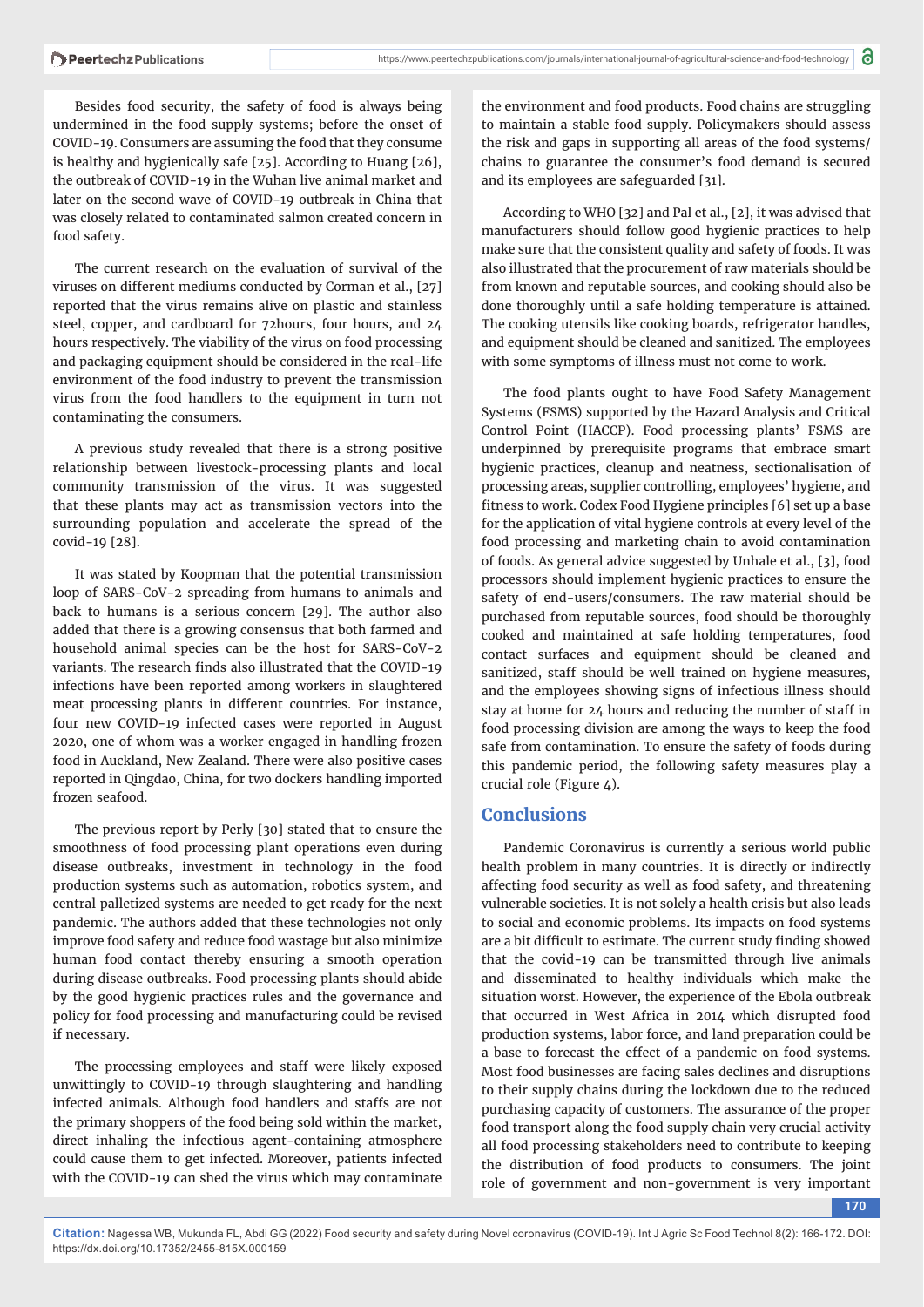

in identifying the most vulnerable groups in the society and allocating necessary food and financial aid to help them survive throughout the pandemic period. Immediate demand for the food industry to make sure compliance with measures to protect food handlers not to transmitting the virus, avoid exposure to or transmission of the virus, and enhance the status of food hygiene and sanitation. The stakeholders in food processing plants and businesses should abide by good hygienic practices and good manufacturing practices guidelines established by codex Alimentarius commission to deliver safe and quality products to the consumers.

## **References**

- 1. WHO (2020) "WHO Director-General's opening remarks at the media briefing on COVID19 -March 2020," PubMed.gov.
- 2. WHO (2020) "COVID-19 and food safety: guidance for food businesses: Interim guidance 7 April 2020."
- 3. Unhale SS (2020) "Impact of COVID-19 on food safety and Food Security World Journal of Advance," no. May, 1-5.
- 4. FAO (2020) "COVID-19 and smallholder producers' access to markets. Rome.," https//doi.org/10.4060/ca8657en. ISBN 978-92-5-132414-1, p. #9 p.
- 5. Charis M. Galanakis (2020) "The Food Systems in the Era of the Coronavirus (COVID-19) Pandemic Crisis," Foods.
- 6. WHO/FAO (2004) Codex Alimentarius: Food hygiene Basic texts, Fourth edi.
- 7. FAO (2003) "Trade Reforms and Food Security: Conceptualizing the Linkages.," (Food Agric. Organ. United Nations, 2003).
- 8. FAO (2019) "Production of dry beans produced worldwide 2013-2017 AVAILABLE ONLINE: https://www.statista.com/statistics/722015/dry-beansproduction-volume-worldwide/#statisticContainer,"
- 9. Fraanje S, Lee-Gammage W )2018) "What is food security? (Foodsource: building blocks).," Food Clim. Res. Network, Univ. Oxford.
- 10. FAO (2008) "An Introduction to the Basic Concepts of Food Security," FAO Food Secur. Program. www.foodsec.org/docs/concepts\_guide.pdf.
- 11. Shafiur Rahman MH, Hossain I, Rahman A (2020) "Food Security and the Coronavirus Disease 2019 (COVID-19): A Systemic Review," J Med Sci Clin Res. 8(5) 180-184.
- 12. FAO (2020) "Addressing the impacts of COVID-19 in food crises April– December 2020: FAO's component of the Global COVID-19 Humanitarian Response Plan. Rome. https://doi.org/10.4060/ca8497en,"
- 13. Jacoby HG (2019) "Impact of the West African Ebola Epidemic on Agricultural Production and Rural Welfare Evidence from Liberia,"
- 14. Technoserve business solutions to poverty (2020) "Survey: COVID-19 Challenges and Responses for African Food Processors, Second Edition https://www.technoserve.org/wp-content/uploads/2020/07/Food-Processing-COVID-Survey-July-2020.pdf," no. Second Edition.
- 15. United Nations (2020) "Policy Brief: Impact of COVID-19 in Africa,"
- 16. Mulugeta M (2020) "The Impact of COVID-19 Pandemic on Food Security in Ethiopia,"
- 17. Global Food Security Index (2019) "Strengthening food systems and the environment through innovation and investment https://foodsecurityindex.eiu. com/Home/DownloadResource?fi leName=Global%20Food%20Security%20 Index%202019%20report.pdf," © Econ. Intell. Unit Ltd. 2019, no. 8th edition.
- 18. François LM, Nagessa WB, Victor BM, Moleka M, Stuart I, et al. (2020) "Coronavirus and Nutrition : An Approach for Boosting Immune System-A Review," 12(9) pp. 72-86.
- 19. Gentilini U (2021) "Social Protection and Jobs Responses to COVID-19 : A Real-Time Review of Country Measures,"
- 20. Bank W (2020) "Effects of COVID-19 on food security, nutrition, and agriculture in the LDCs. https://www.un.org/ldc5/sites/www.un.org.ldc5/files/pdf/ stateLDC\_2021/11\_stateldc\_2021\_c.pdf," www.un.org.ldc5.
- 21. M W, David Laborde RV (2020) "'Poverty and food insecurity could grow dramatically as COVID-19 spreads',16 April 2020. https://www.ifpri.org/blog/ poverty-and-food-insecurity-could-grow-dramatically-covid-19-spreads," IFPRI BLOG.
- 22. Hanna Freudenreich AFLJ, Demmler KM (2020) "Effective interventions to increase food and nutrition security in response to," www.un.org.ldc5.
- 23. Katrin S (1995) "WHO Surveillance Programme for Control of Foodborne Infections and Intoxications in Europe," Fed. Inst. Heal. Prot. Consum. Vet. Med. Berlin, vol. 6th Report.
- 24. FAO (2020) "COVID-19 and its impact on food security in the Near East and North Africa: How to respond? Cairo. https://doi.org/10.4060/ca8430en. ISBN 978-92-5-132496-7"
- 25. Nagyova L, Andocsova A, G´eci A, Zajac P, Palkoviˇc J, et al. (2019) "Consumer's awareness of food safety. Potravinarstvo," 13(1).
- 26. Huang H (2020) "Beijing's Coronavirus Outbreak. South China Morning Post. https:// multimedia.scmp.com/infographics/news/china/article/3090290/ beijing-coronavi rus-outbreak/index.html.,"
- 27. DG Corman VM, Landt O, Kaiser M, Molenkamp R, Meijer A, et al. (2020) "Detection of 2019 novel coronavirus (2019-nCoV) by real-time RT-PCR.," Eurosurveillance, 25(3) 2000045.
- 28. Taylor CA, Boulos C, Almond D (2020) "Livestock plants and COVID-19 transmission. https://www.pnas.org/lookup/suppl/doi:10.1073/ pnas.2010115117/-/DCSupplemental," 117(50).
- 29. Koopmans M (2021) "SARS-CoV-2 and the human-animal interface : outbreaks on mink farms," Lancet Infect. Dis. 1(1) 18-19.

**171**

**Citation:** Nagessa WB, Mukunda FL, Abdi GG (2022) Food security and safety during Novel coronavirus (COVID-19). Int J Agric Sc Food Technol 8(2): 166-172. DOI: https://dx.doi.org/10.17352/2455-815X.000159